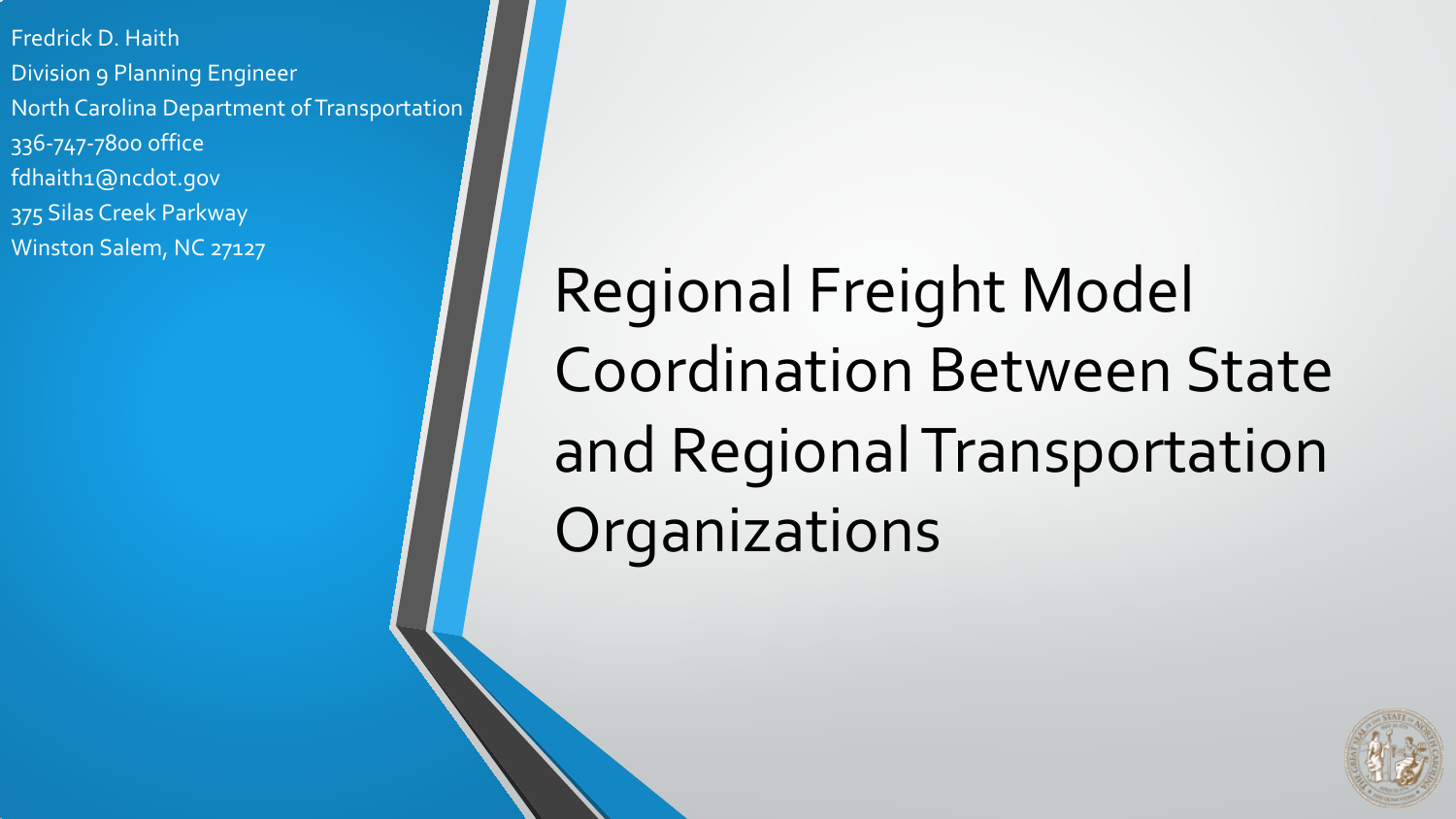## **Piedmont Triad Region**

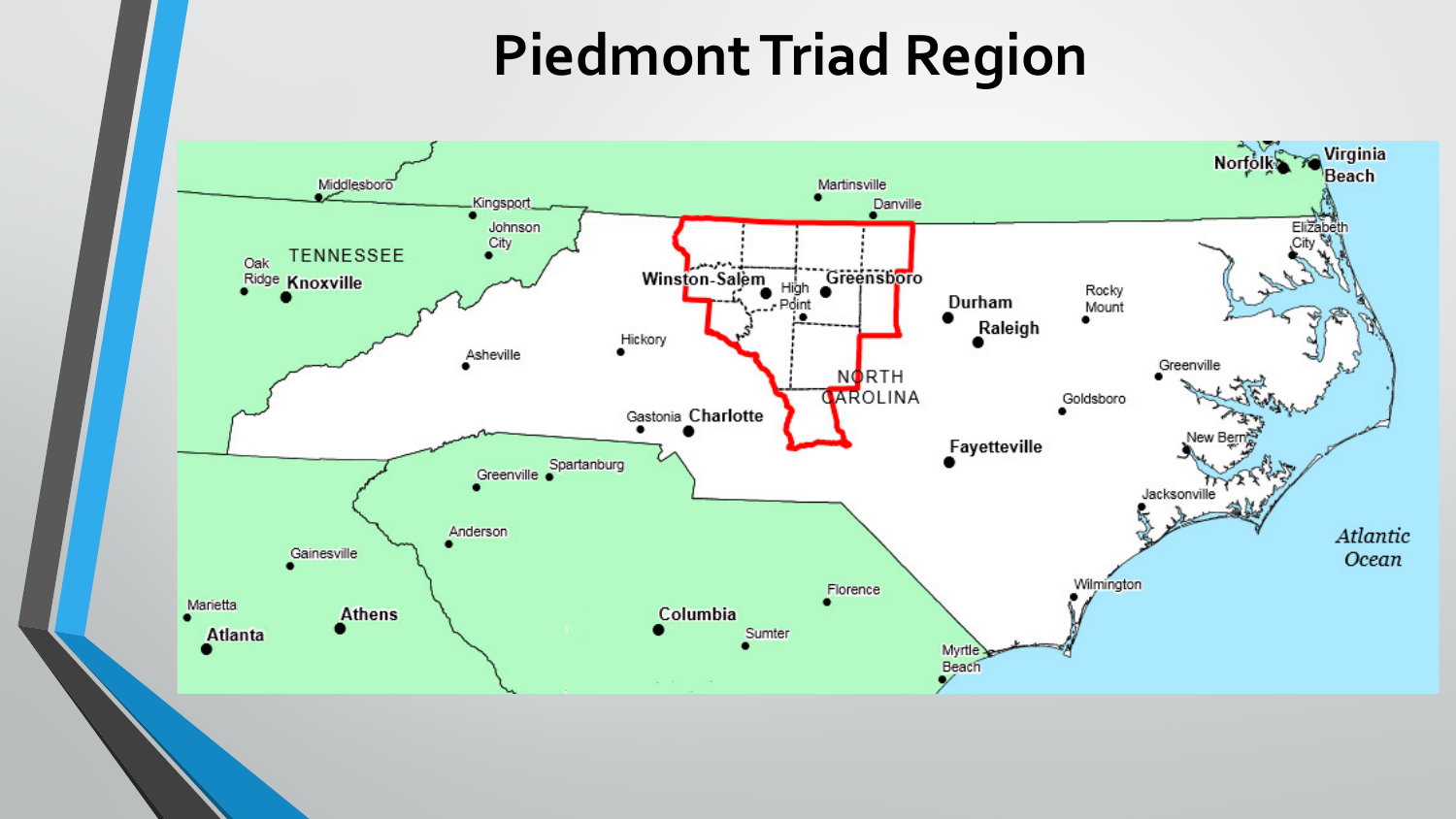#### **Regional Travel Demand Model**

The Regional Travel Demand Model (RTDM) was developed cooperatively by United States Department of Transportation (USDOT), North Carolina Department of Transportation (NCDOT), Piedmont Authority for Regional Transportation (PART) and four regional Metropolitan Planning Organizations (Greensboro, Winston-Salem, High Point, and Burlington-Graham MPOs).

The RTDM is a multi-modal four-step regional travel demand model, designed to support long range transportation planning and programming decisions. More detailed analyses are Air quality conformity, Travel forecasts, Long range transportation plan development, Multimodal alternative analysis, Comprehensive transportation plan analysis, Regional analysis, and Framework for sub-area analysis.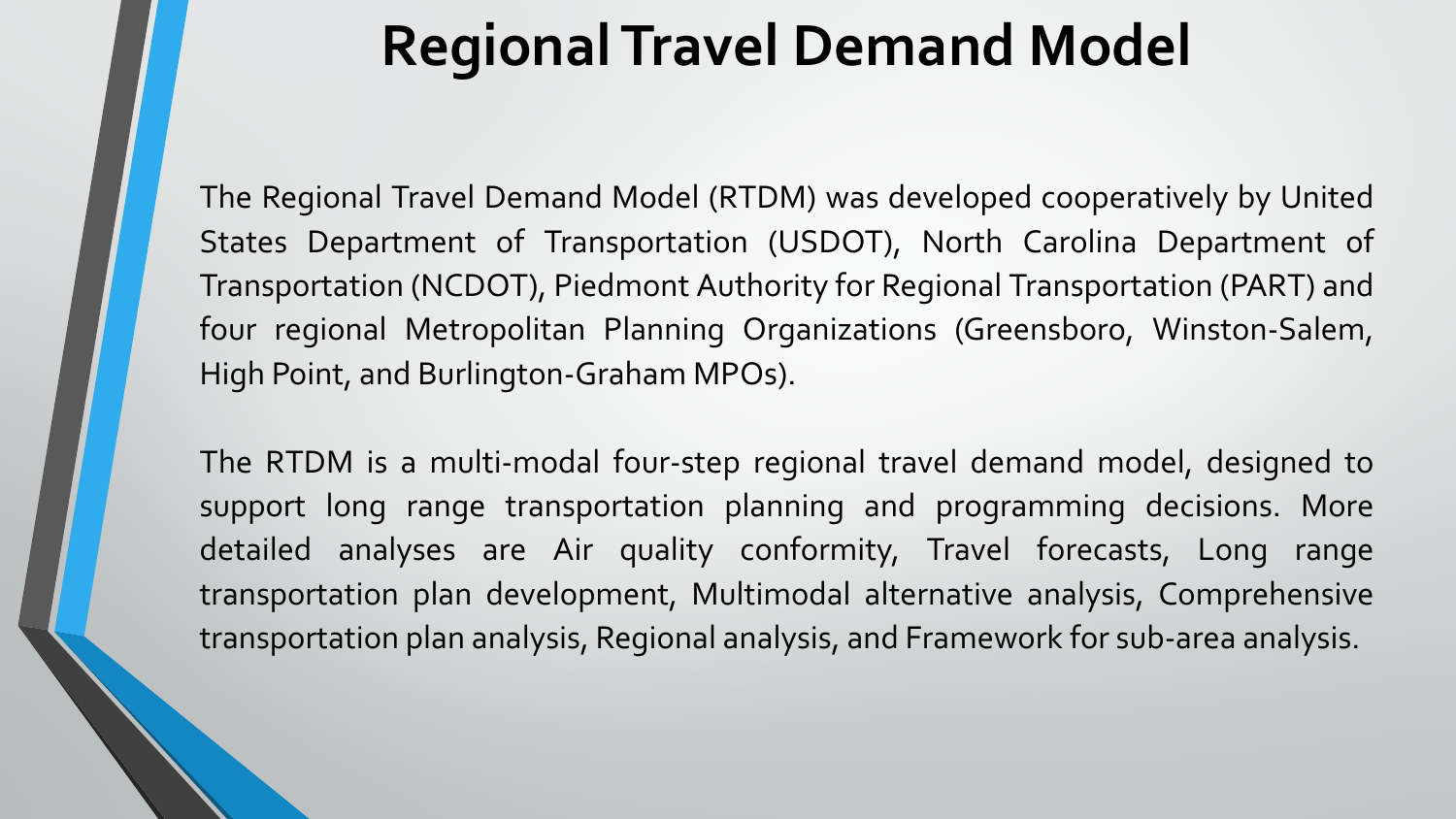## **Advanced Freight Model**

The Piedmont Authority for Regional Transportation (PART), the North Carolina Department of Transportation (NCDOT), and the Triad Metropolitan Planning Organizations (Burlington-Graham, Greensboro, High Point, and Winston-Salem) embarked on a three-phased approach to develop an enhanced freight component for the Piedmont Triad Regional Travel Demand Model (RTDM).

- Phase I: Identify existing freight nodes, characteristics and commodities.
- Phase II: Development of an Advanced Freight Model and Integration with RTDM
- Phase III: Conduct travel diary survey to update the freight sub-model developed in the previous phase.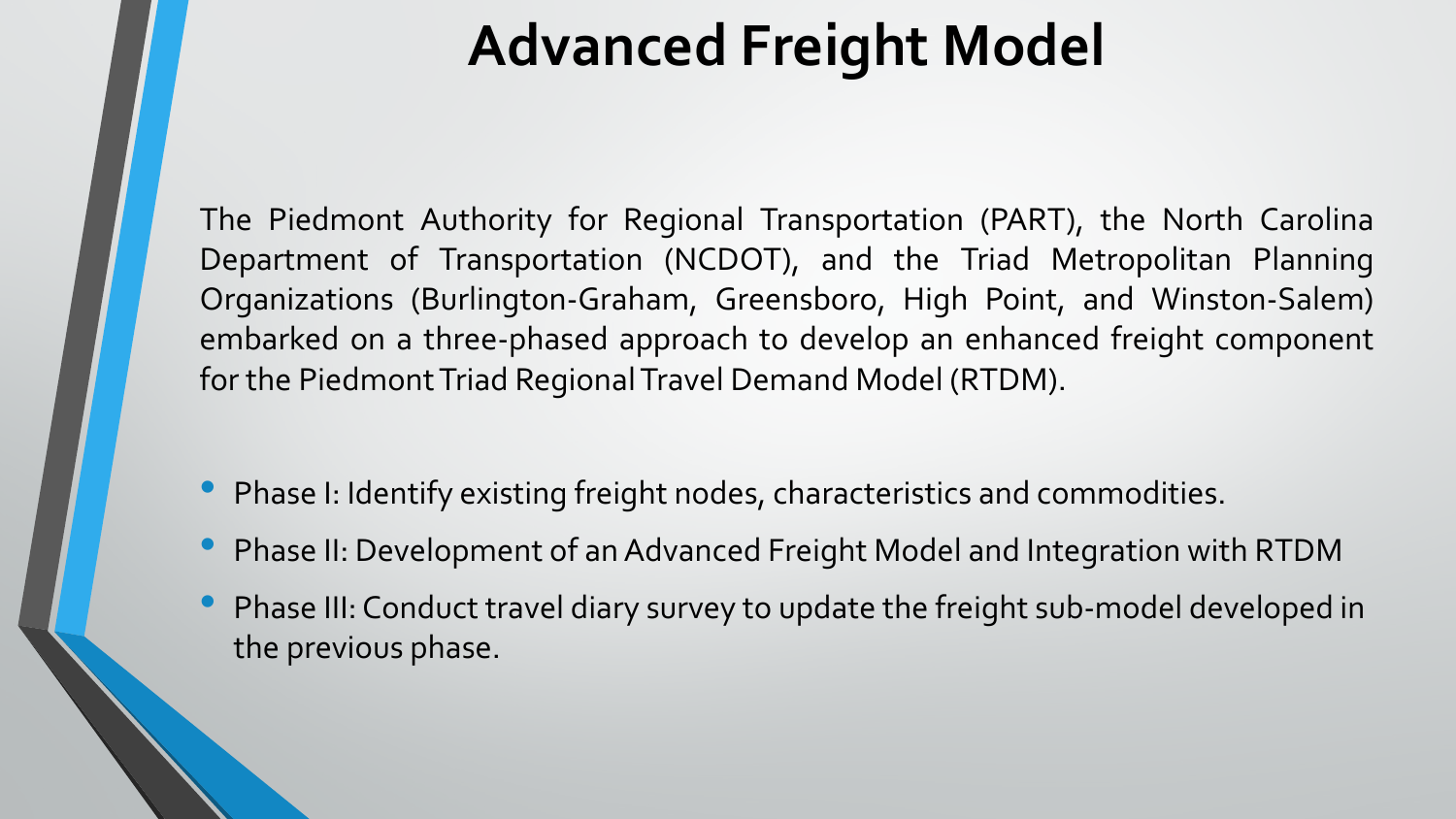#### **The Second Strategic Highway Research Program**

The second Strategic Highway Research Program (SHRP2) has undertaken more than 100 research projects designed to address critical state and local challenges, such as aging infrastructure, congestion, and safety. The research results are available in a series of effective solutions that will improve the way transportation professionals plan, operate, maintain, and ensure safety on America's roadways.

Authorized in the Safe, Accountable, Flexible, Efficient Transportation Equity Act: A Legacy for Users (SAFETEA-LU), SHRP2 builds on the success of the first SHRP, which produced, among other innovations, Superpave – a process for creating more durable roads – and new technology for addressing snow and ice. The Moving Ahead for Progress in the 21st Century Act (MAP-21) authorized additional funding to support implementation activities.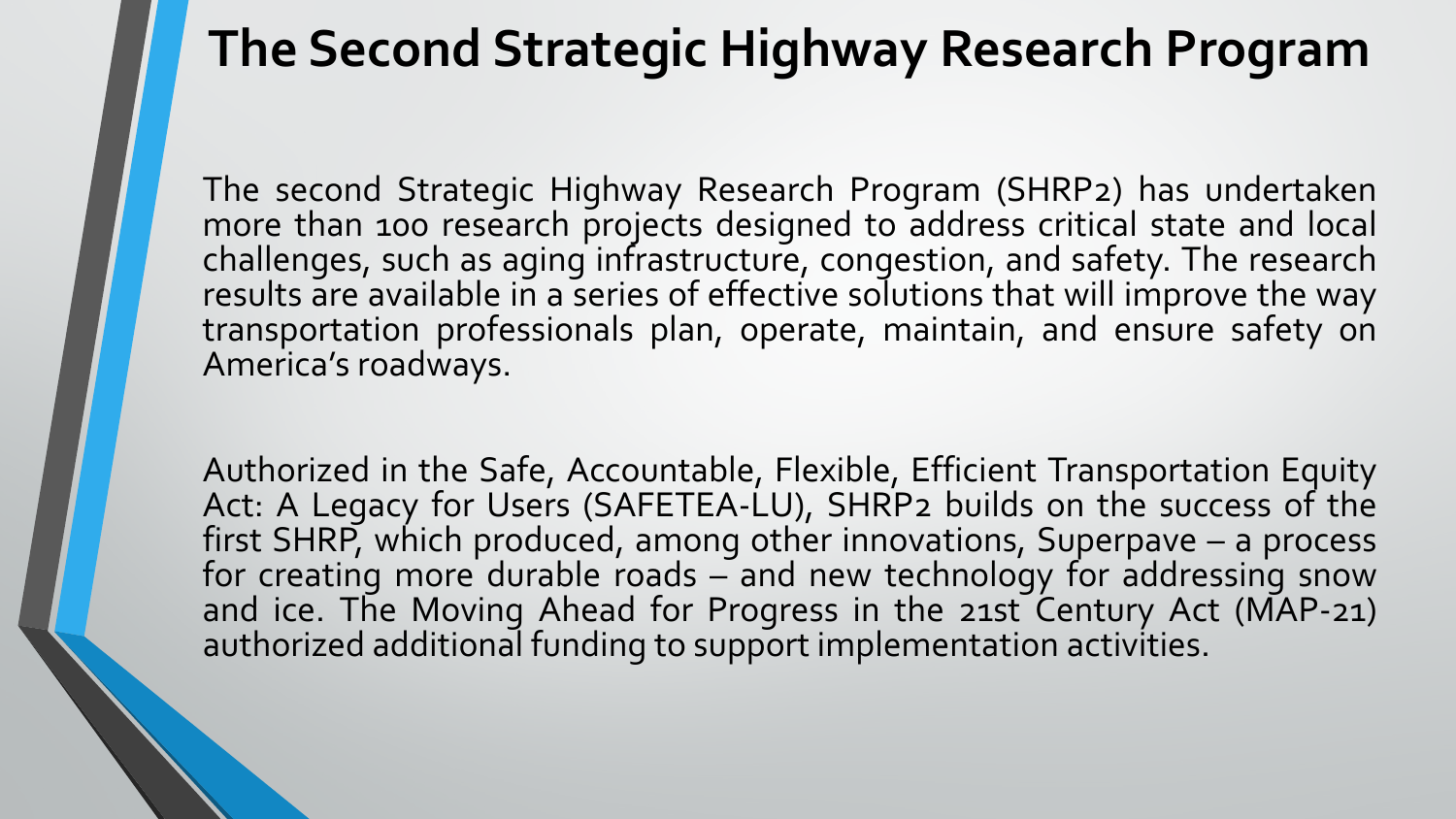#### **The Second Strategic Highway Research Program**

Phase I of the Advanced Freight Model was one of seven projects selected to develop and pilot innovations in local freight data under the SHRP2 Implementation Assistance Program.

The project identified freight model design and future data collection needs for the region as well as identified, tabulated, and surveyed freight facilities to support development of a tour-based truck model.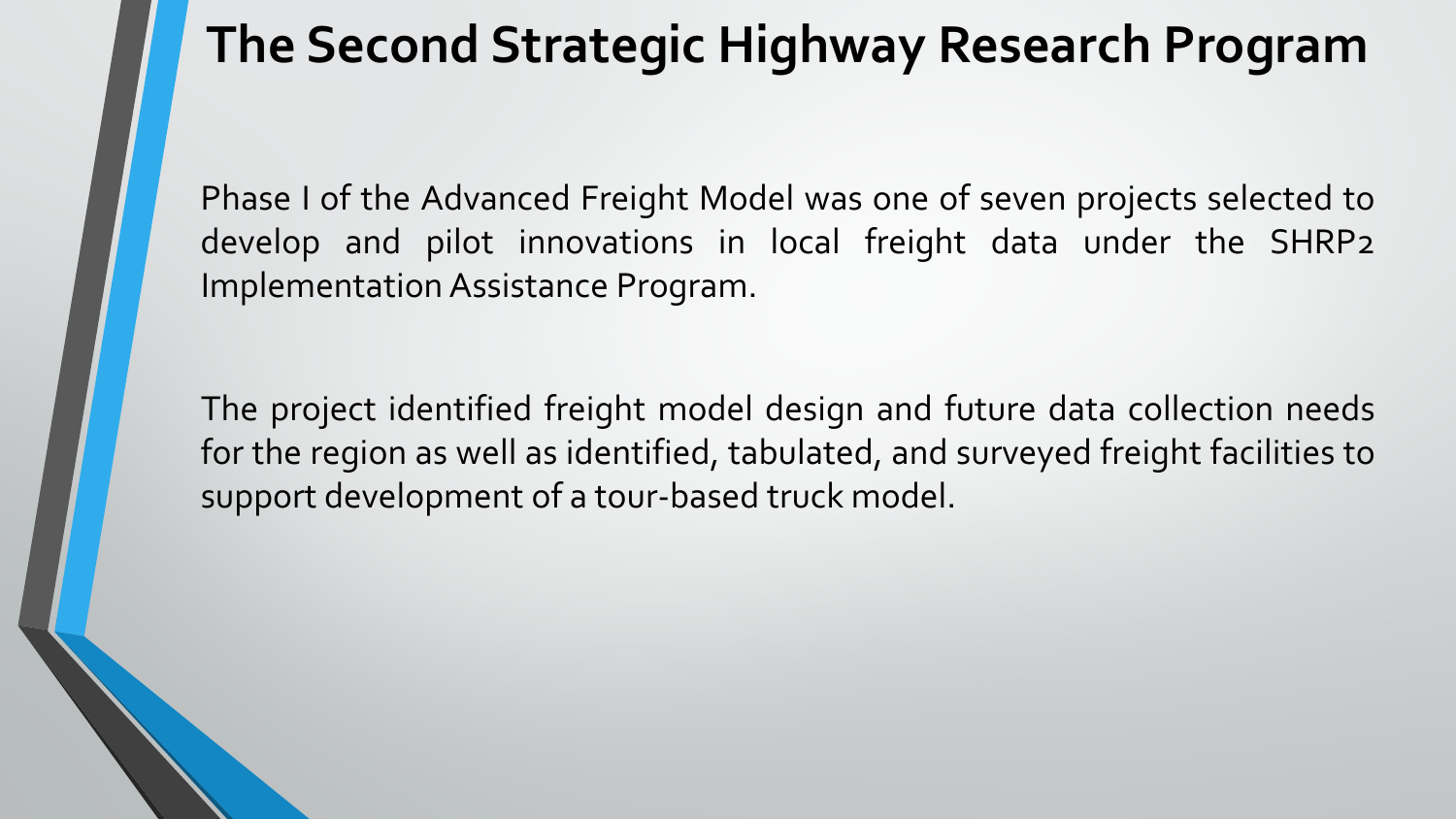## **Key Objectives and Work Approach**

| <b>Objective</b>                                               | <b>Work Approach</b>                                                                                  | <b>Outcomes</b>                                                                     |
|----------------------------------------------------------------|-------------------------------------------------------------------------------------------------------|-------------------------------------------------------------------------------------|
| Understand the data needs<br>for a tourbased truck model       | Conduct a workshop,<br>literature review, and<br>complete interviews with<br>peer agencies            | Model design<br>recommendations and<br>Phase III data collection<br>recommendations |
| Identify freight facilities in<br>the region                   | Complete an extensive<br>review of commonly<br>available data sources to<br>locate freight facilities | Freight node database                                                               |
| Document characteristics of<br>the region's freight facilities | Survey freight facilities                                                                             | Detailed information on<br>freight nodes<br>in the region                           |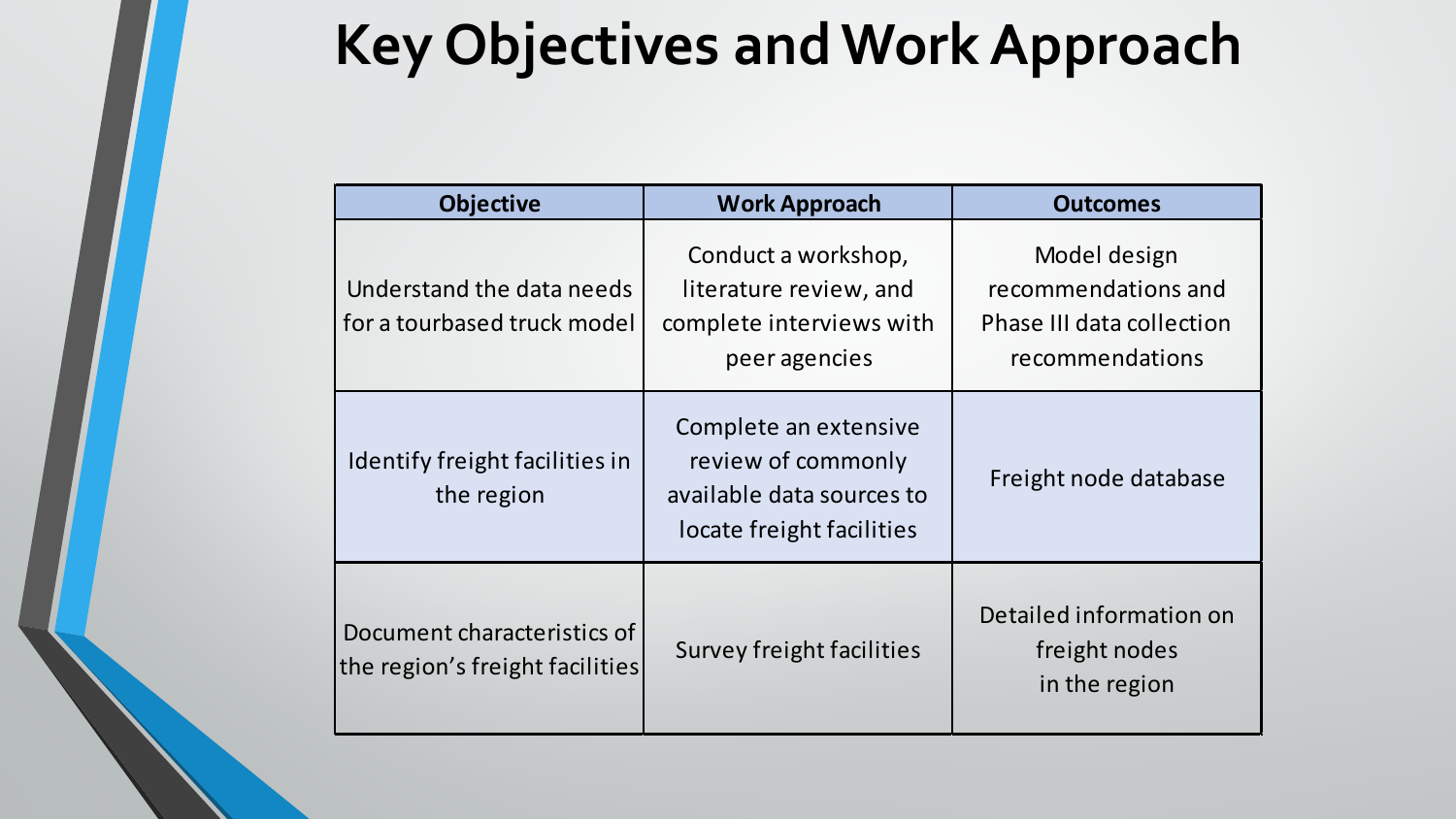# **Freight Nodes**

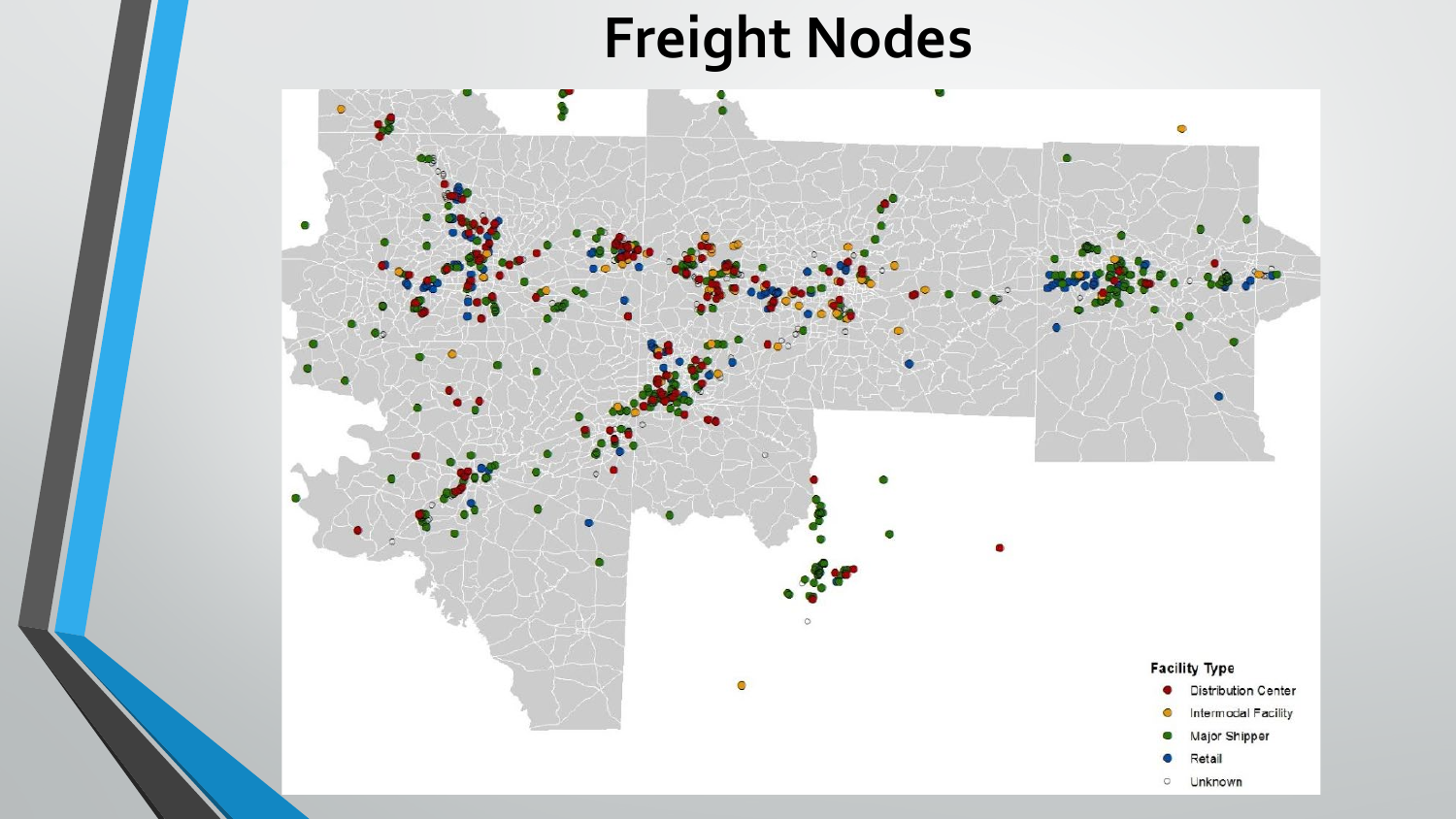### **Freight Nodes Database Fields**

| <b>Field Name</b> | <b>Description</b>                                                                    |  |
|-------------------|---------------------------------------------------------------------------------------|--|
| ID                | TransCAD unique ID                                                                    |  |
| Longitude         | <b>Record longitude</b>                                                               |  |
| Latitude          | <b>Record latitude</b>                                                                |  |
| RecordID          | Unique record ID (matches RecordID in survey database)                                |  |
| Source            | Source of the Freight Node data                                                       |  |
| SurveyComp        | Survey completed by                                                                   |  |
| <b>Status</b>     | Type of survey administered                                                           |  |
| Name              | Name of the Freight Node                                                              |  |
| <b>Address</b>    | Address for the Freight Node                                                          |  |
| City              | City for the Freight Node                                                             |  |
| County            | County for the Freight Node                                                           |  |
| FacType           | <b>Facility Type</b>                                                                  |  |
| Category          | Facility Category (Distribution Center, Intermodal Facility, Major Shipper, Retailer) |  |
| Commod            | Freight Node primary commodity                                                        |  |
| <b>Bays</b>       | Number of truck bays (per aerial image)                                               |  |
| <b>BldgSF</b>     | Building square footage (per aerial image)                                            |  |
| <b>MapLink</b>    | Web link for Freight Node location                                                    |  |
| IndustrySector    | <b>NAICS Industry Sector</b>                                                          |  |
| InfoUSA_ID        | ID from InfoUSA database                                                              |  |
| InfoUSA_Name      | Freight Node name from InfoUSA database                                               |  |
| InfoUSA_NAICS     | Full NAICS code from InfoUSA database                                                 |  |
| 3-digit_NAICS     | Derived from 8-digit InfoUSA code                                                     |  |
| PTRM_NAICS_Group  | NAICS code grouping used for PTRM                                                     |  |
| InfoUSA_Emp       | Employment as reported in the InfoUSA database                                        |  |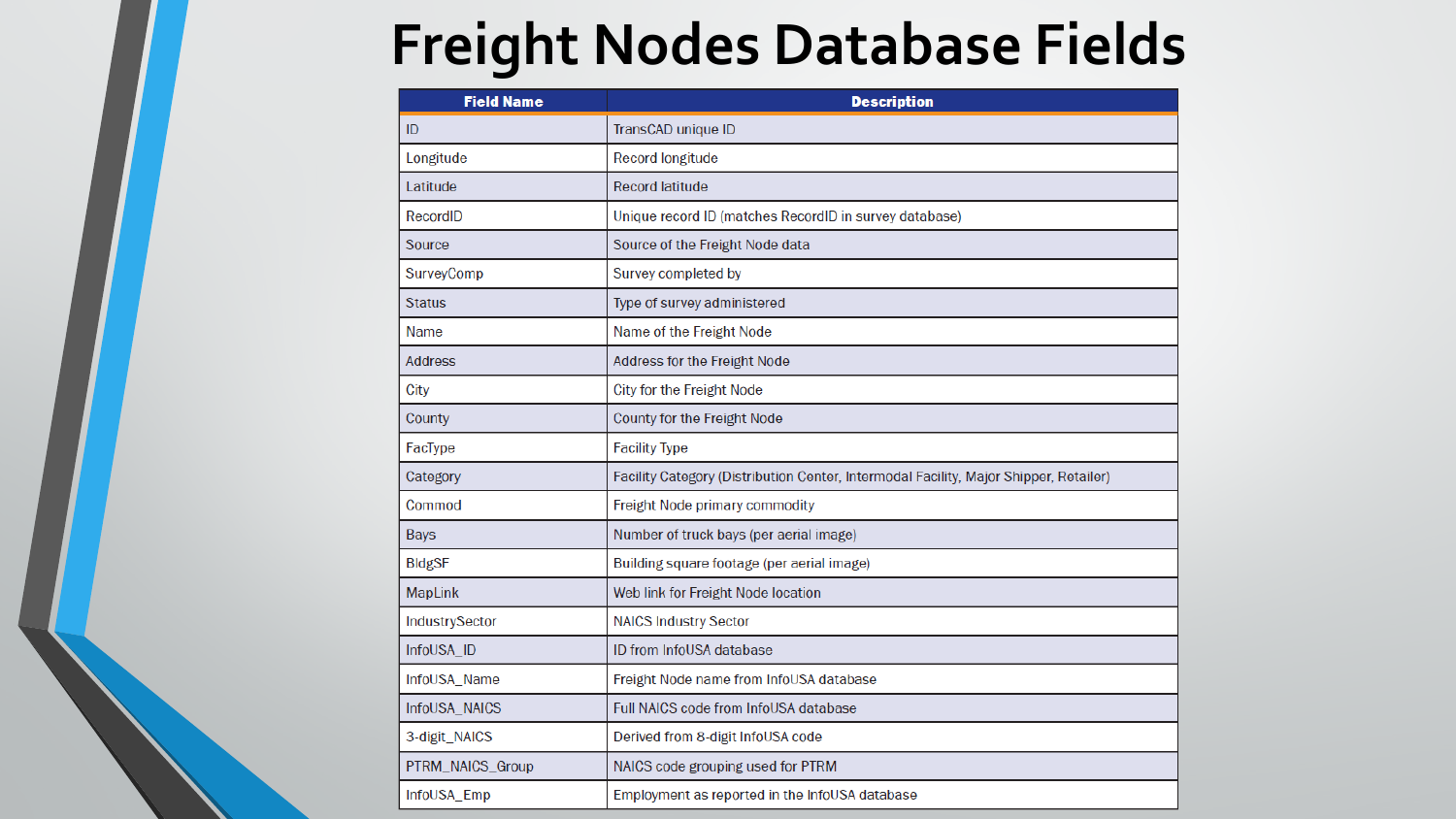# **Project Data Sources**

| <b>Activity</b>                              | <b>Data Sources</b>                                                | <b>Data Description</b>                                                                                                                                                                                                     |
|----------------------------------------------|--------------------------------------------------------------------|-----------------------------------------------------------------------------------------------------------------------------------------------------------------------------------------------------------------------------|
| <b>Model Design</b>                          | Stakeholder input                                                  | The project team held a workshop to capture the model needs from<br>a wide range of stakeholders                                                                                                                            |
|                                              | Literature review                                                  | A review of the state of the practice of freight modeling and data<br>collection                                                                                                                                            |
| Freight Data Collection<br>Recommendations   | Stakeholders interviews                                            | The project team conducted interviews with three MPOs well known<br>for their advanced efforts in freight modeling                                                                                                          |
| <b>Freight Node</b><br><b>Identification</b> | County chamber of<br>commerce data                                 | Business listings were investigated for the presence of freight<br>facilities                                                                                                                                               |
|                                              | InfoUSA Database                                                   | Information on NAICS codes and total number of employees were<br>captured from this database                                                                                                                                |
|                                              | <b>NC Statewide</b><br><b>Transportation Model</b><br>(NCSTM) Data | The NCSTM contained geo-referenced warehouse and distribution<br>facilities specific to the Triad region that were further investigated<br>to determine if the location was appropriate to capture as a freight<br>facility |
| Surveys                                      | Aerial imagery                                                     | Publicly available aerial images of the freight facility                                                                                                                                                                    |
|                                              | Internet searches                                                  | Information on the freight facility's website                                                                                                                                                                               |
|                                              | Freight facility personnel                                         | Data collected through the survey                                                                                                                                                                                           |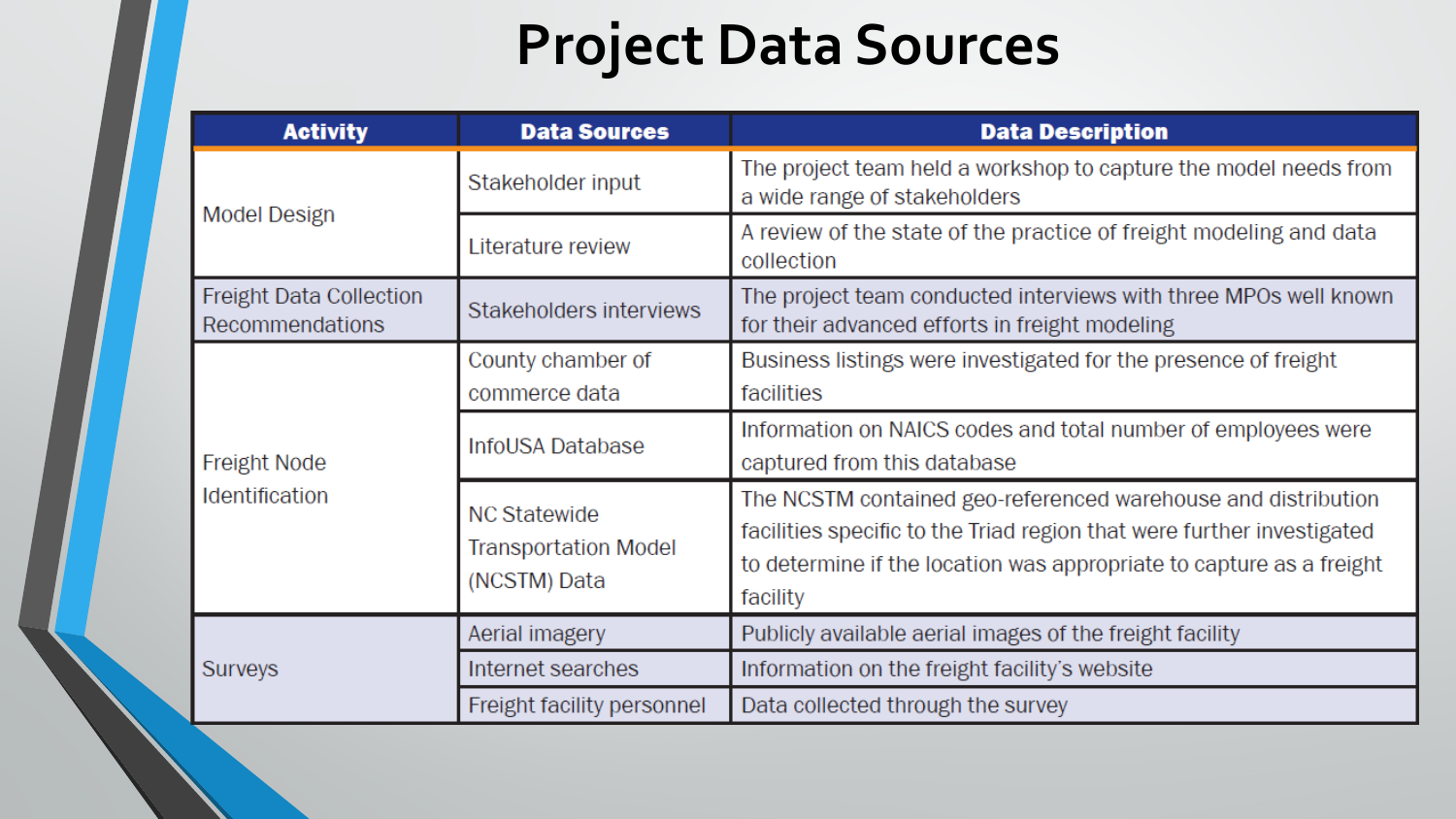# **Project Team**

| <b>Project Partner</b>                                                 | <b>Role</b>                                                                                                                                                                                                                                                                                                                  |
|------------------------------------------------------------------------|------------------------------------------------------------------------------------------------------------------------------------------------------------------------------------------------------------------------------------------------------------------------------------------------------------------------------|
| <b>Winston-Salem MPO</b>                                               | Co-coordinator on the project, lead agency on the SHRP2 C20<br>Implementation Assistance Program, led all project<br>management activities.                                                                                                                                                                                  |
| <b>Piedmont Authority for Regional</b><br><b>Transportation (PART)</b> | Co-coordinated the project with the Winston-Salem MPO,<br>served as the model custodian, and provided technical and<br>administrative assistance across the entire domain of the<br>project.                                                                                                                                 |
| Greensboro MPO/High Point<br>MPO/Burlington-Graham MPO                 | Members of the PART Model Team, provided substantial<br>support during the project development process and<br>technical assistance across the entire domain of the project.                                                                                                                                                  |
| North Carolina Department of<br><b>Transportation (NCDOT)</b>          | As a member of the PART Model Team, the NCDOT provided<br>similar support as the MPO partners. In addition, the<br>NCDOT's Model Team acted as a sounding board to support<br>model development and provide technical support. The<br>NCDOT also provided administrative support with<br>agreements and contract management. |
| <b>Federal Highway Administration</b>                                  | Provided coordination support as well as technical and<br>administrative guidance.                                                                                                                                                                                                                                           |